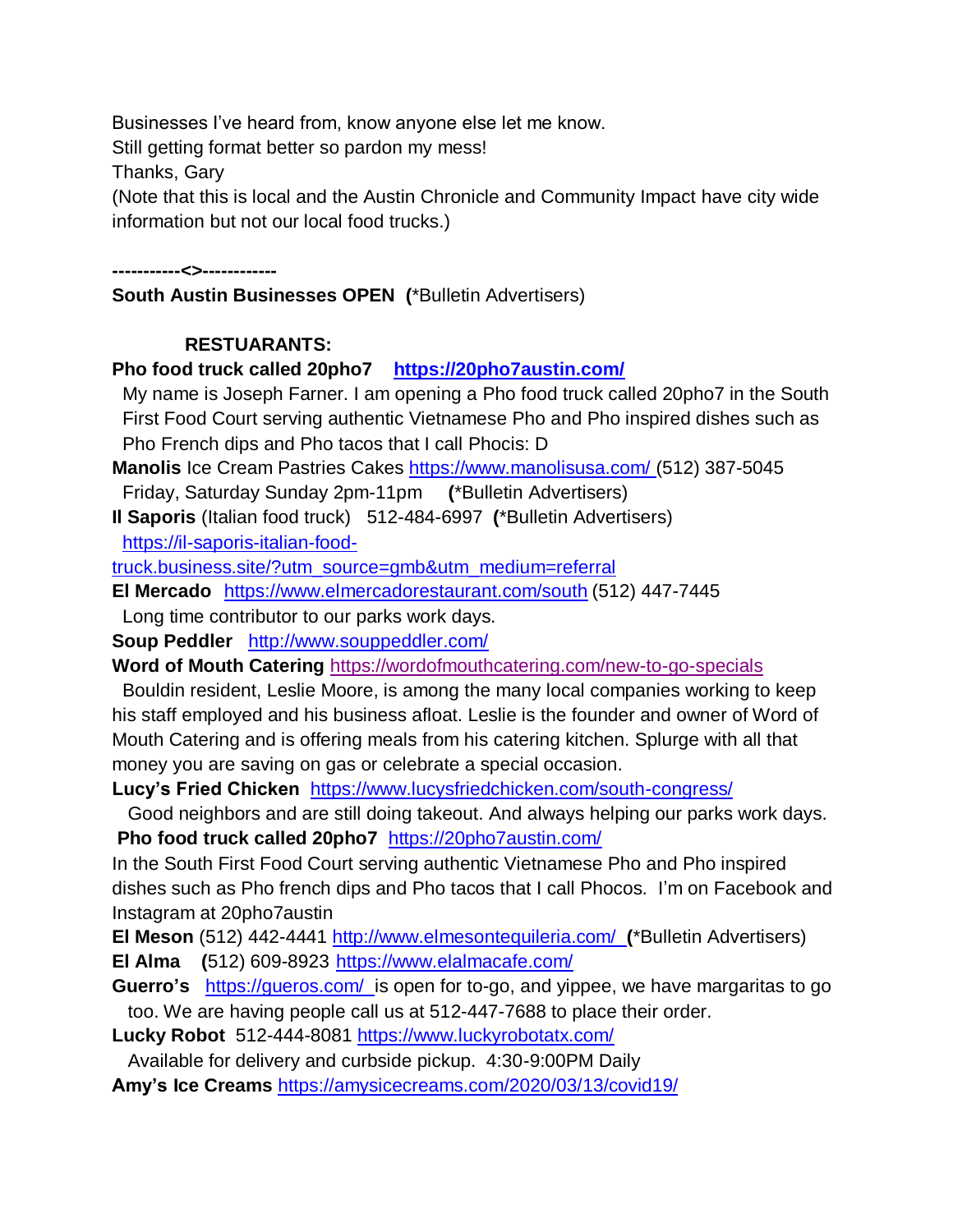## **Vinaigrette** Check site for info<https://www.vinaigretteonline.com/>

**Hudson Meat Market** is still open for curbside pick-up. We have changed our hours to accommodate a smaller staff to M-F 9-3 and Sat 11-3. 512-445-6611

<https://www.hudsonsmeatmarket.com/>

**Vinny's BBQ** [www.BVBBQ.com](http://www.bvbbq.com/) 512-470-2040

**Café No Sé** [cafenoseaustin.com](http://cafenoseaustin.com/) (512) 942-2061

Café No Sé at South Congress Hotel is offering a takeaway menu, in addition to lunch + dinner packs for 2-3 guests. Available daily from 7am-8pm. Orders may be called in + picked up at the restaurant or ordered for delivery through the Favor app

# **Sway** [swaythai.com](http://swaythai.com/) 512-326-1999

Sway's on South First is offering a limited takeaway menu of food, beer, sake and wine, available Tuesday-Saturday from 3pm-8pm. You may order online on Sway's website for limited contact pick-up, or get delivery through Favor (note: alcohol cannot currently be delivered through Favor). Sway Market items, which will include pantry essentials like produce and toilet paper, will also be launching the week of 3/30.

**Mañana** [mananaaustin.com](http://mananaaustin.com/) 512-872-3144

Mañana at South Congress Hotel is offering to go pastries, baked goods, teas, coffees, healthy snacks, savory bites and frozen treats, available daily from 7am-4pm. Starting 4/6, Mañana will also be offering celebration cakes for birthdays + pick-me-ups, and must be ordered at least 3 days in advance by calling the store.

**Thai Fresh** [https://www.thai-fresh.com/.](https://www.thai-fresh.com/)

**Dolce Neve** 1713 South First Street - (512) 804-5568

<https://www.dolcenevegelato.com/welcome>

 Online Ordering <https://dolceneve-gelato.square.site/> - Pickup Only **Lenoir Restaurant** 1807 South First Street -

 Online Ordering <https://app.upserve.com/s/lenoir-austin> - Pickup Only Wed - Sun: 12 - 8pm

- **Joanne's Fine Foods** <https://joannsaustin.com/>Order curbside pickup at ORDERING.APP/JOANNSFINEFOODS or call (512)358-6054 for delivery. Now available from 11am-8pm Tuesday-Sunday
- **June's All Day** [https://junesallday.com](https://junesallday.com/) Order curbside pickup at ordering.app/junesallday or call (512) 416-1722 for delivery. Dinner available from 5-8pm Tuesday through Sunday. Brunch available from 10am -2pm Saturday & Sunday.
- **Swedish Hill Bakery** [https://swedishhillaustin.com](https://swedishhillaustin.com/) order curbside pickup at website or by calling (512) 472-1347 Available 11AM-8PM TUES-FRI, 10AM-8PM SAT & SUN **Matt's El Rancho [https://mattselrancho.com](https://mattselrancho.com/)** Delivery or curbside **ABGB** - <https://theabgb.com/>

**Lucy's Fried Chicken** <https://www.lucysfriedchicken.com/south-congress/> 512-297-2423 Long time contributor to our parks work days.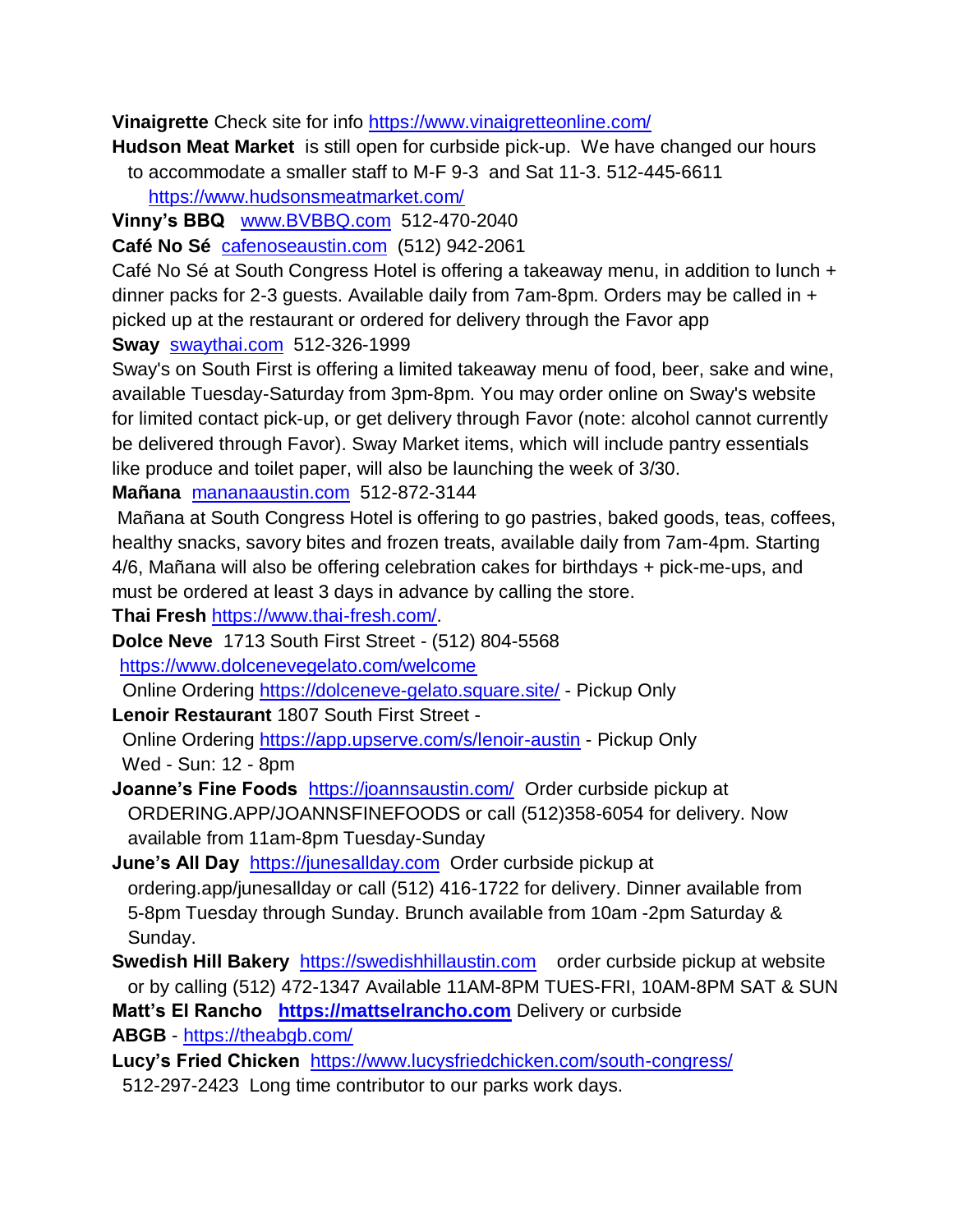### **Once Over Coffee Bar** <https://www.onceovercoffeebar.com/>

Wild Gift <https://wildgiftcoffee.com/> (sister business to Once Over) can ship coffeebeans to your house for free in 2 days (like always), and there's a virtual tip jar for the baristas at Once Over Coffee Bar

**Little Mexico** (512) 462-2188 to place your order. 2304 South First Street, Austin Tx <https://www.facebook.com/LittleMexicoRestaurant/>

### **RETAIL STORES:**

**Farm to Market** remains open regular hours. 8 to 8.

I'm doing my best to keep the shop stocked. I can take email orders and will fill them as we can - most likely in a couple of hours. People will need to pick up curbside. my email: [peg@fm1718.com](mailto:peg@fm1718.com) phone 512 462 7220 (tho email is better)

**The Herb Bar** On furlough <https://theherbbar.com/>

**Maya Star** michaela@mayastar.com <http://www.mayastar.com/>

**Ten Thousand Villages of Austin**

 We have moved to phone/online sales only with our brick and mortar store closed until April 3. 512-440-0440 [https://www.tenthousandvillages.com/austin#fndtn-home](https://www.tenthousandvillages.com/austin%23fndtn-home)

- **South Congress Books** is closed through March at least. We are hoping people will call for books they want or gift certificates that can be mailed or picked up at the shop at a mutually decided time. 512-916-8882 [scongressbooks@gmail.com](mailto:scongressbooks@gmail.com)
- **Parts & Labour** is open 12-6 with strict rules. Call (512) 326-1648 for updated hours or availability. <https://partsandlabourstore.myshopify.com/>

**Rivers and Reefs Pet Center** <https://frommfamily.com/r/2416>(\*Bulletin Advertisers) Phone: 512-445-5101, 2008 1st Street Austin, TX 78704

### **SERVICES:**

**Don's Automotive** Limited hours, call for appointment 512-447-9032 https://donsautomotive.com/

**Action Screen Graphics** Limited hours. [info@asgpromo.com](mailto:info@asgpromo.com) Phone: (512) 478-6248 **Hi-Tech Automotive** (512) 441-1933 <https://www.hitechaustin.com/>

 Hi-Tech Automotive is open M-F:9-3 if y'all need your cars worked on, let us know to schedule you an appointment. We are in this together. Stay strong SOCO

**Papasan Home Services** 512-535-5839 papasanhomes.com

Call Brent [brent@papasanhomes.com](mailto:brent@papasanhomes.com) **(**\*Bulletin Advertisers)

**South Austin Community Acupuncture** We will be closed until further notice. Stay safe and stay informed. We will continue to offer herbal medicine. Please call to make arrangements. (512) 707-8330 <https://acupunctureworldheadquarters.com/> **(**\*Bulletin Advertisers)

**The Value of Architecture Austin** <https://www.thevalueofarchitecture.com/> Brian Linder, AIA, is a licensed architect and real estate broker